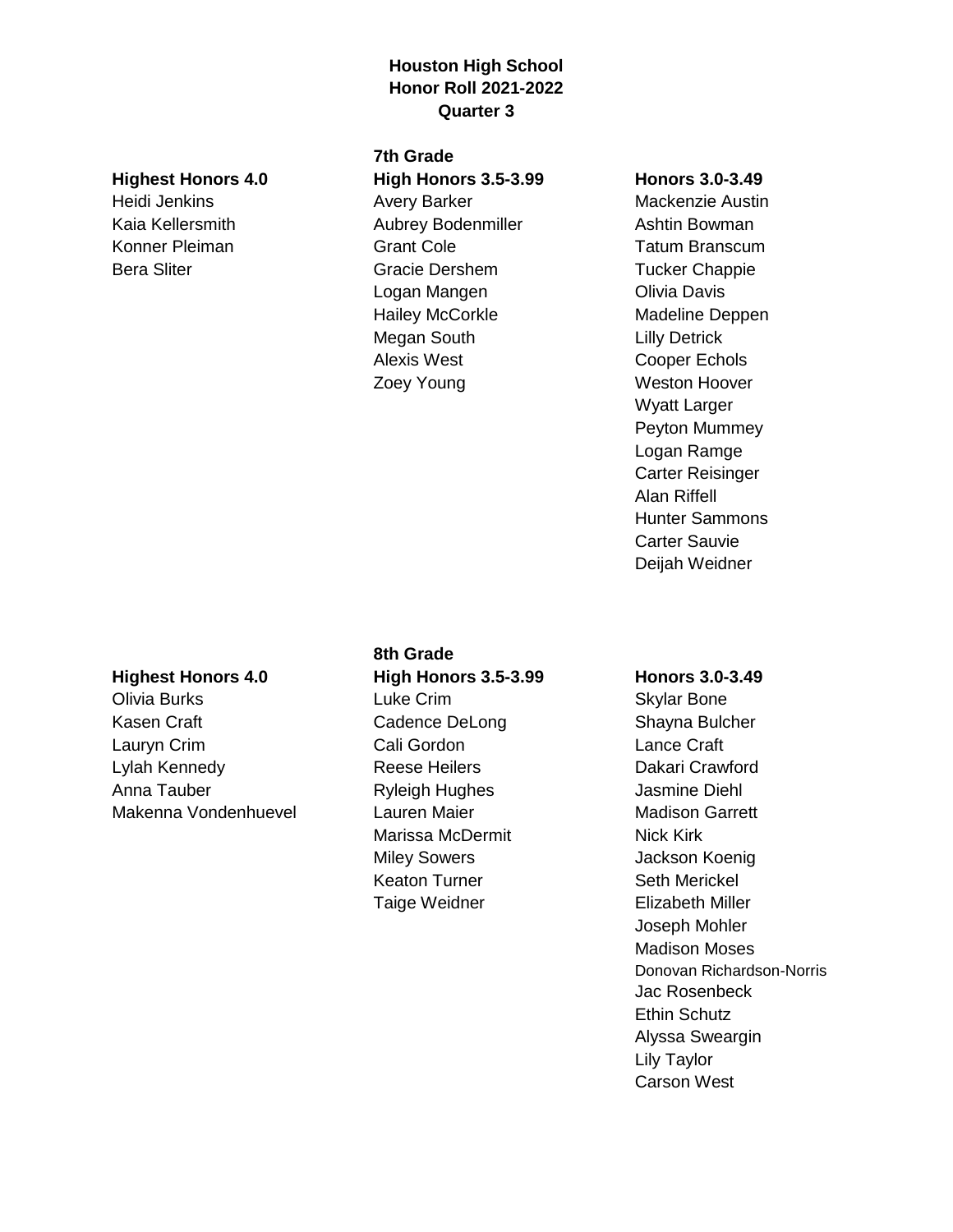### **Highest Honors 4.0**

Emilee Earl AJ Edwards Lexi Hartings Addie Huffman Addie Mowery Trace Nishwitz Mekayla Pleiman Dylan Shaffer Brycen Sherman Reagan Steiner Chloe Webb

**Freshmen High Honors 3.5-3.99** Desiree Baxter Mya Lentz Mason McDermit Paul Samera Brandi South Dustin Strunk Tanner Voisard

#### **Honors 3.0-3.49**

Skylar Bowman Steven Earls Sophyah Hewitt Aubrey Johnston Trent Klaus Sara Loraine Lucas Mohler Christian Patterson Sophia Sharp Cheyenne Stangel Lily Vazquez Sophia Waesch Kinzy Westfall

#### **Highest Honors 4.0**

Katarinia Burger Emma Duncum Cienna Kennedy Ethan Lukey Katie Maier Rusty Vondenhuevel

# **Sophomores High Honors 3.5-3.99** Alicia Crawford Ella Crim Alexia Hamilton Elizabeth Low

Faith McKee Kayla Winner

#### **Honors 3.0-3.49**

Madison Copeland Gabe Dershem Ethan Dienhart Chloe Drees Lily Falls Luke Jacobs Alayna Johnson Kameron Lukey Joe Mangen Samuel Miller Hailey Nill Chad Penny Austin Schutz Jadyn Sambuagh Keiren Thorpe Emma Waesch Devin Williams-Cowan Caleb Woodward